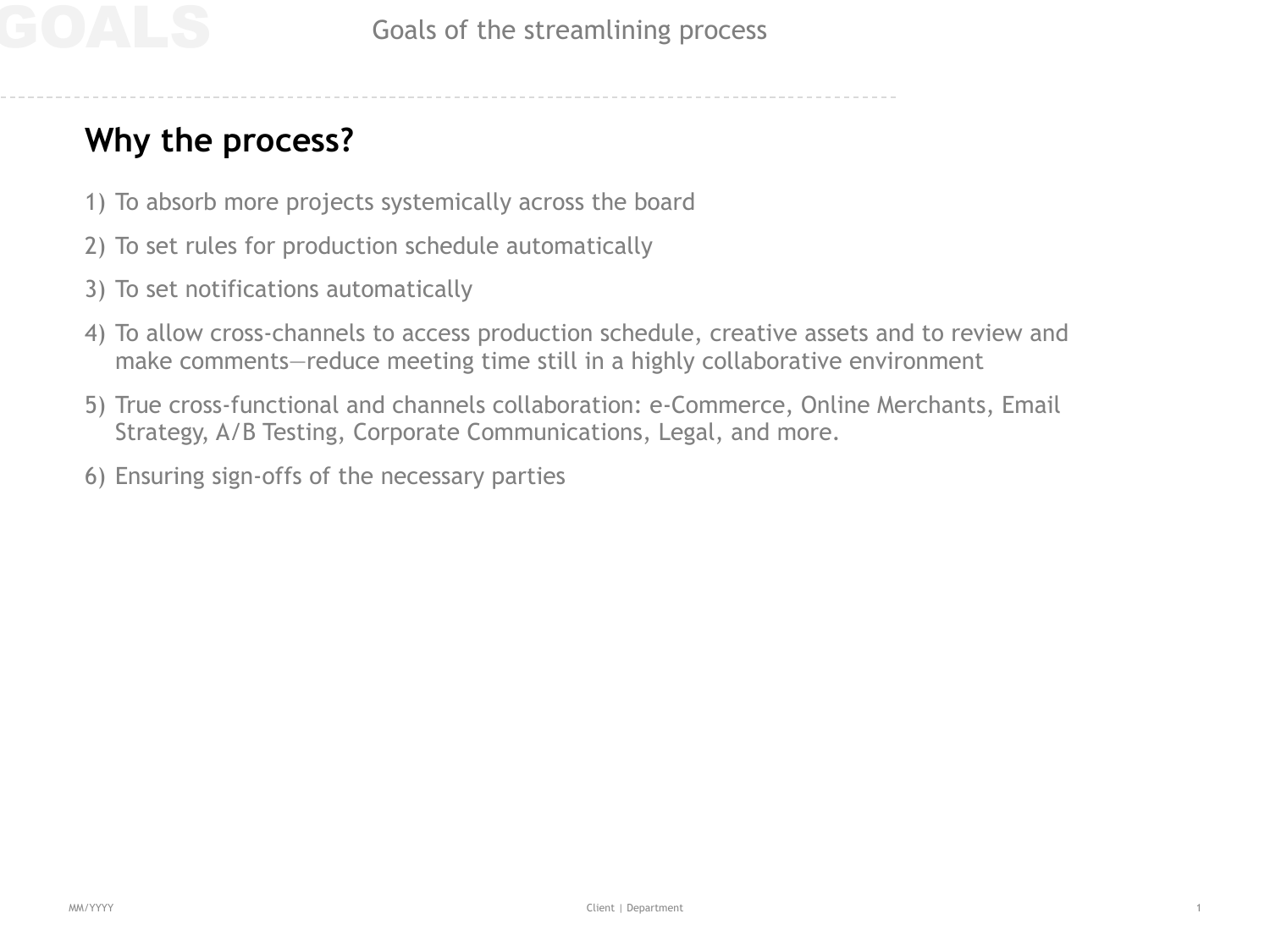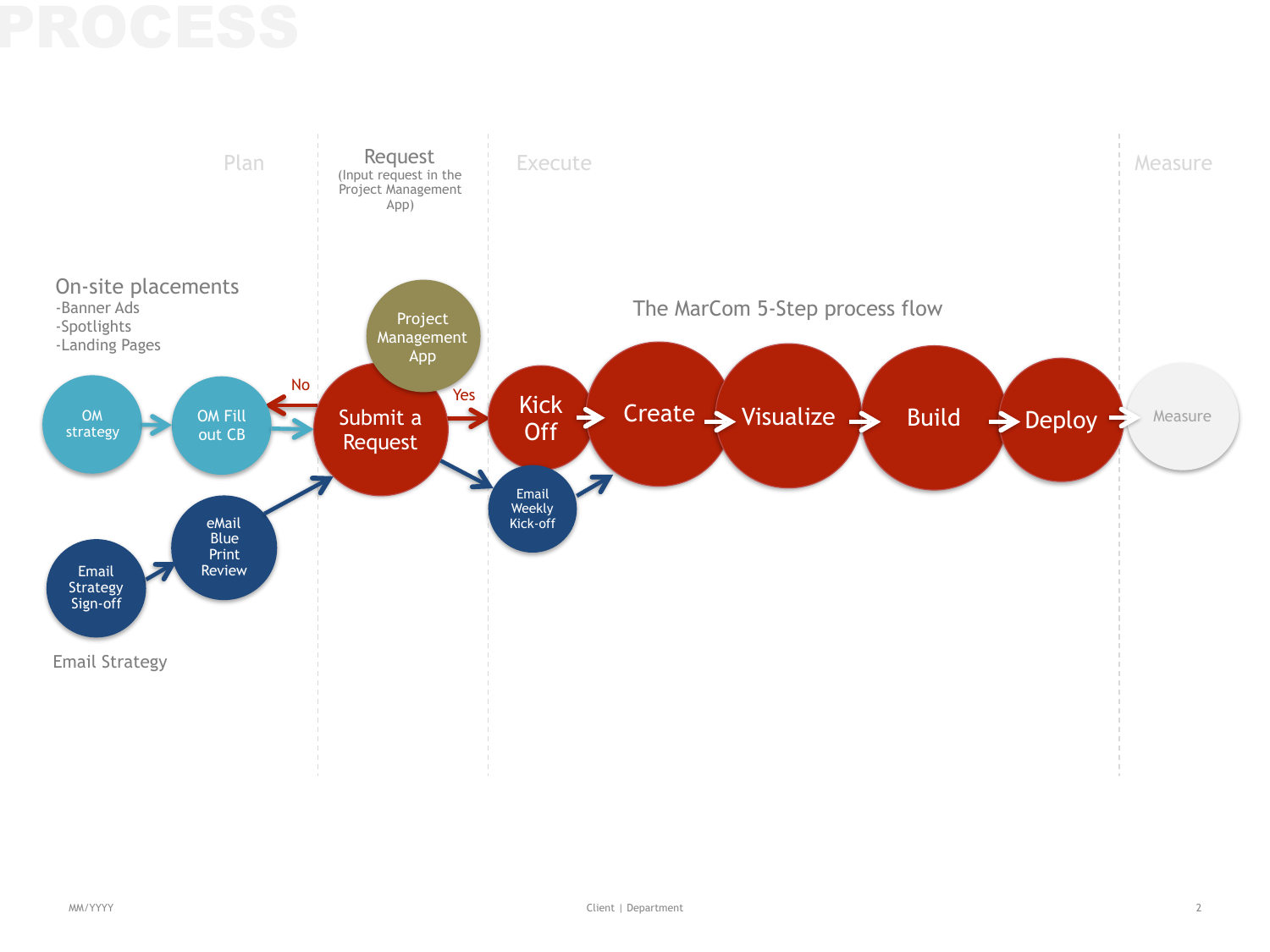

Planning

- 1) Submit a activity request in Project Management App
- 2) Attach the completed CRF
- 3) Attach all necessary assets such as logo, URLs, and SKUs

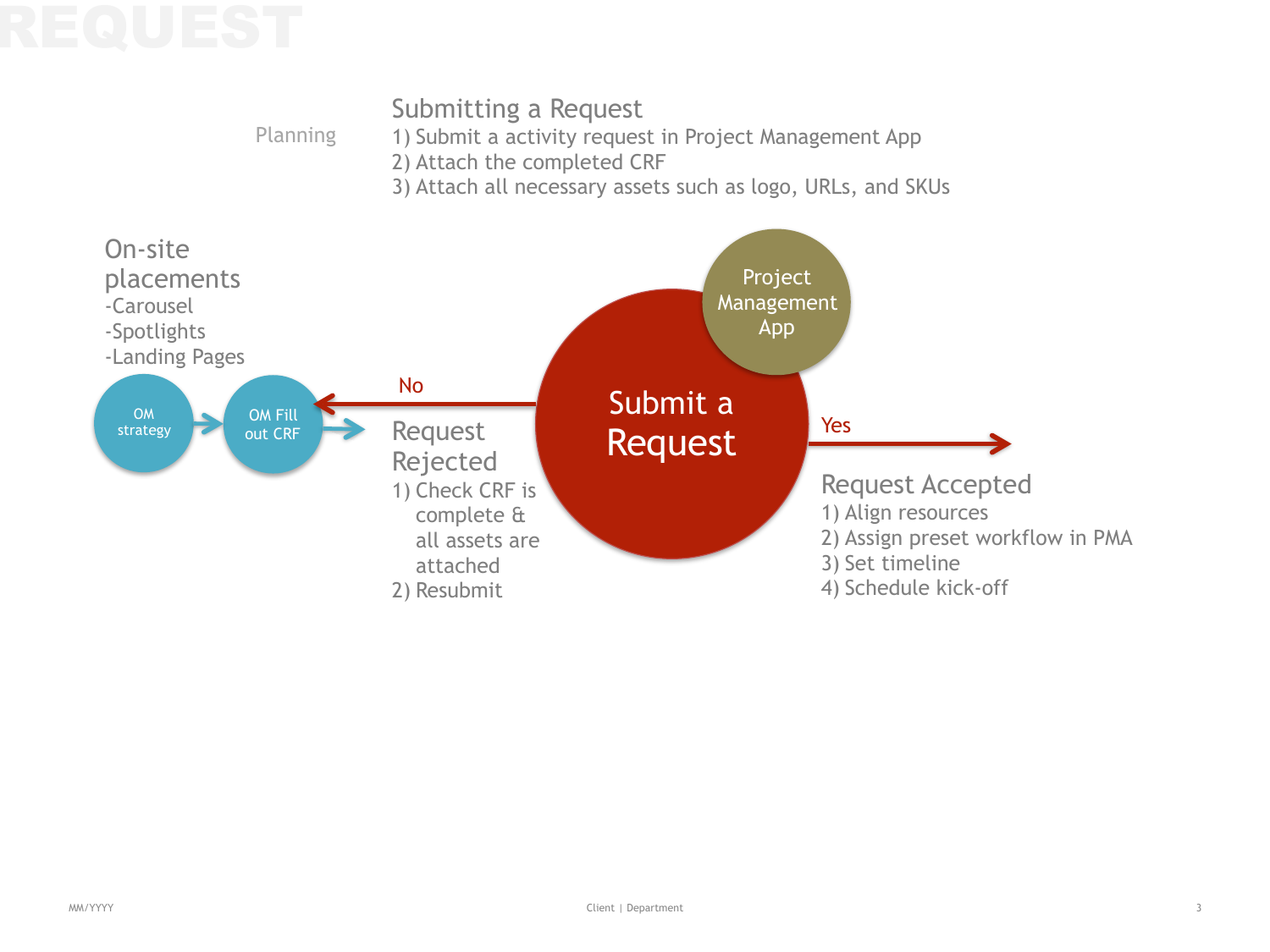Planning

### Submitting a Request

- 1) Submit a activity request in Project Management App
- 2) Attach the completed CRF
- 3) Attach all necessary assets such as logo, URLs, and SKUs

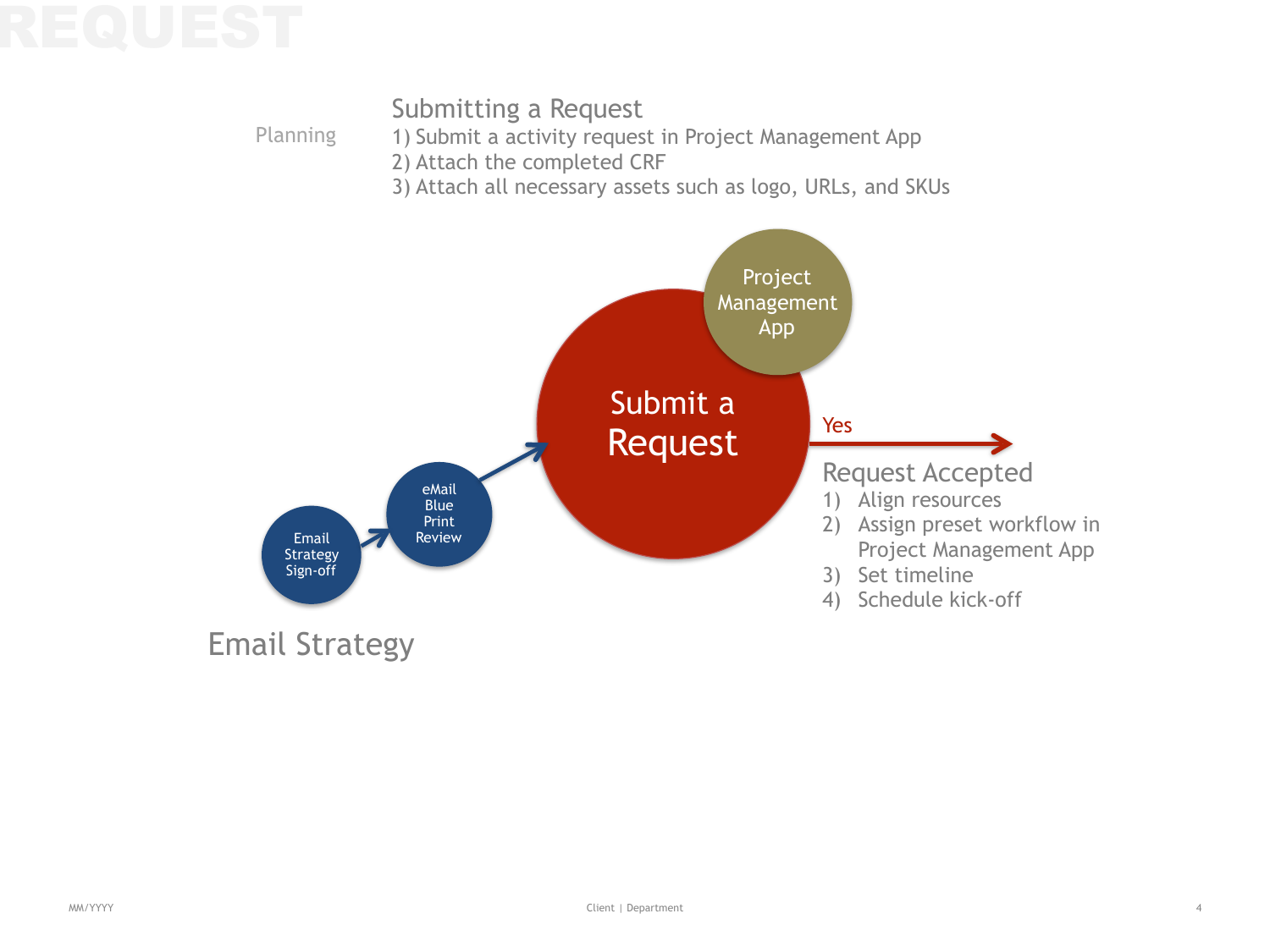5-Step production process

### **Overview**

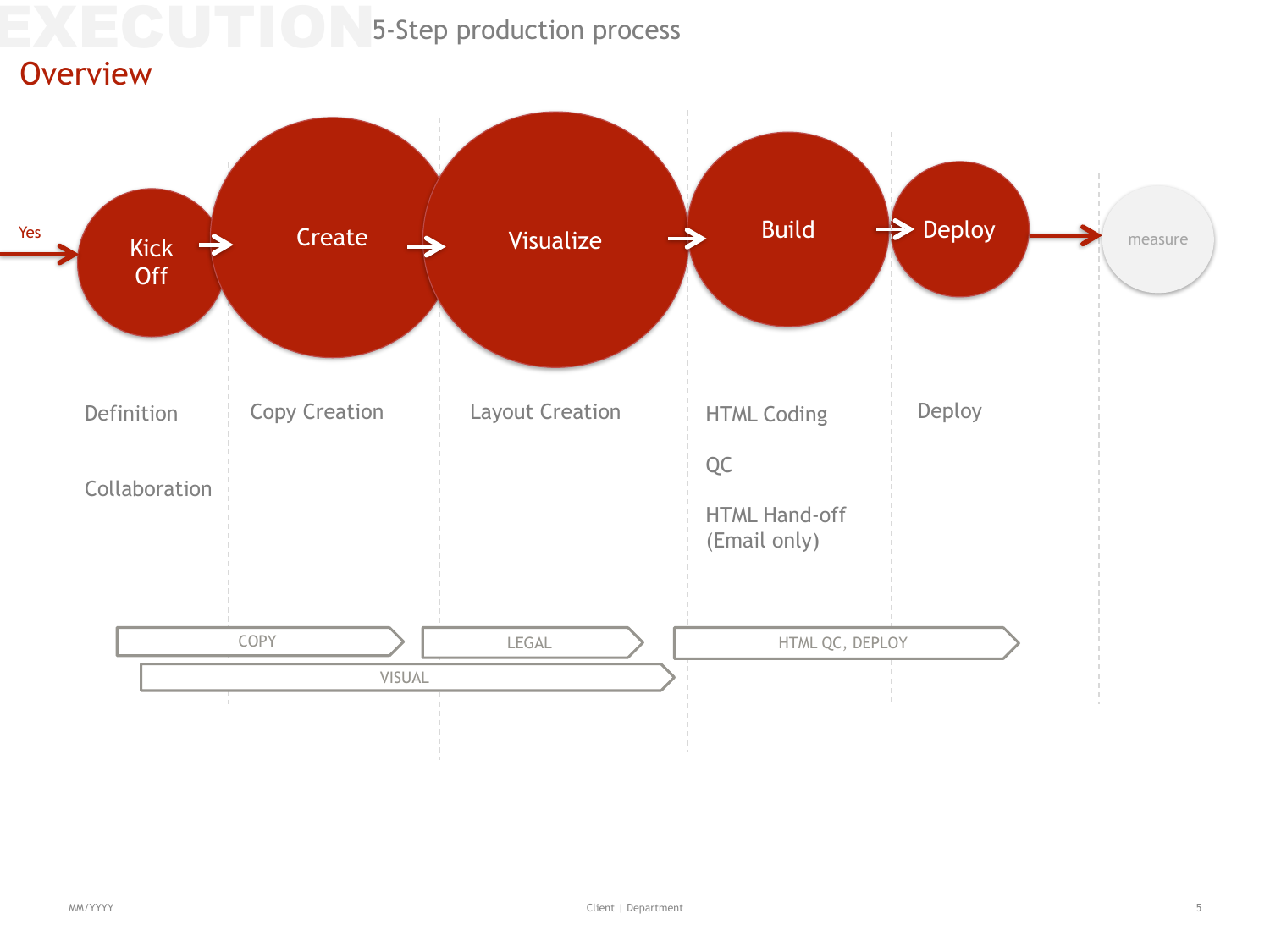# **CUTTING** 5-Step process

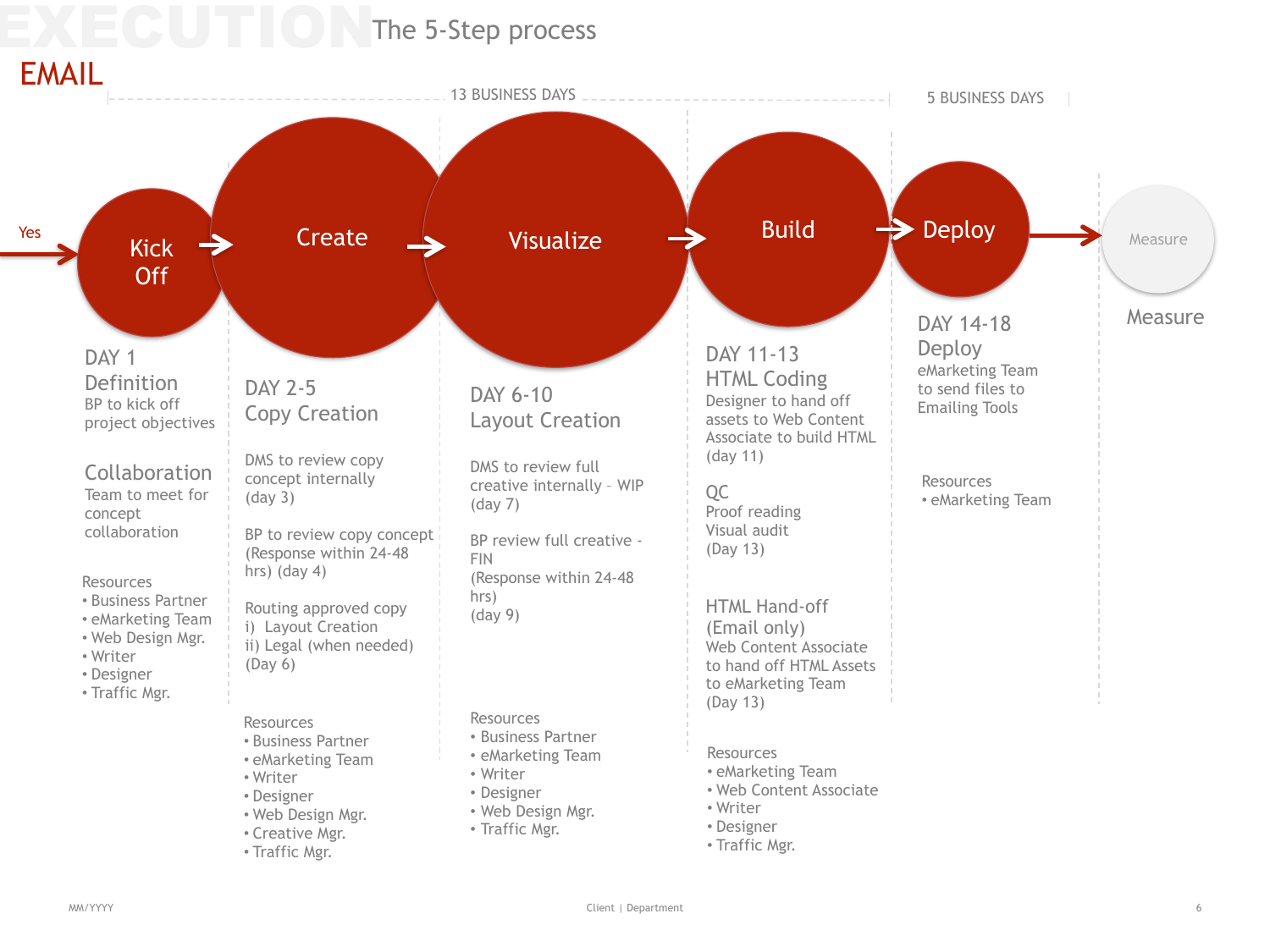## The 5-Step process